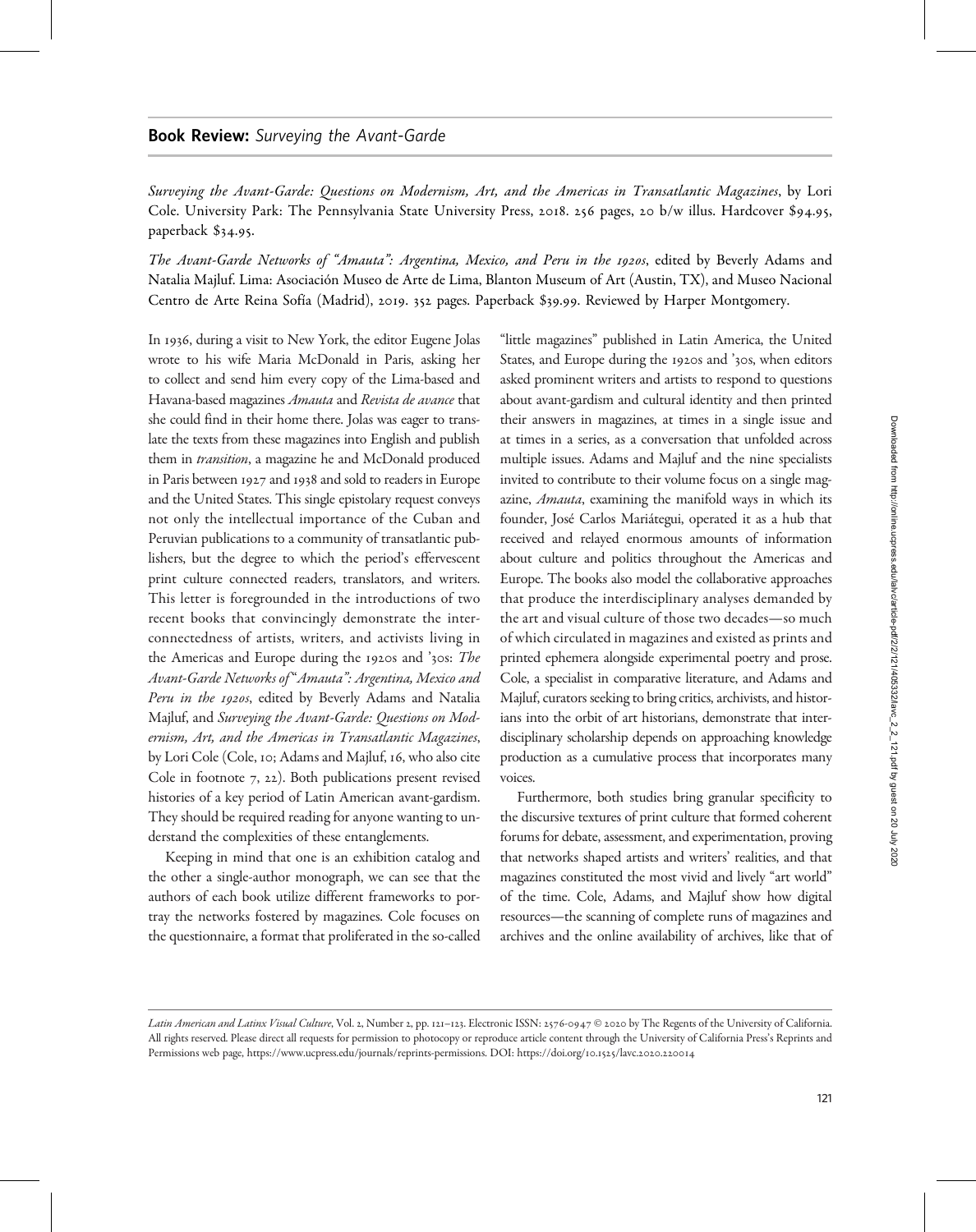the Archivo José Carlos Mariátegui or the Museum of Fine Arts, Houston's International Center for the Arts of the Americas—while making this type of research possible, also bring unprecedented complexity to our understanding of artists' relationships with Europe during this period. Mapping specific links allows researchers to better contextualize antagonisms within particular historical conditions. And the repetition and reframing of European sources, in particular, become actions in which we can detect coloniality but on more nuanced registers that, even though they appear less definitive, are nonetheless charged with politics.

In Surveying the Avant-Garde, Cole examines questionnaires sent by editors to intellectuals within their epistolary circuits and then published in magazines in Buenos Aires, Paris, Madrid, and Havana, among many other European and Latin American cities, during the 1920s and early '30s. Cole's study is enormously wide-ranging and potentially unwieldy—hundreds of questionnaires were published in avant-garde and mainstream magazines during the period  $(8-9)$ . From this mass of material, she nonetheless crafts an enormously compelling narrative, by describing how writers and artists inhabited a universe of alliances and rivalries that crossed oceans, linguistic differences, and national borders. Across five chapters, she examines a seemingly endless succession of questions asked and answered by her protagonists. The pressing urgency with which they felt they must negotiate geopolitics, identity, and creative production becomes crystal clear in accounts that follow the transatlantic meanderings—in person and print—of such key figures as Alejo Carpentier and Jorge Luis Borges. In addition to these canonical figures, others who will be new to readers without a background in literature include the previously mentioned Eugene Jolas, whose magazine transition provided the outlet for linguistic translation into English of the period, and Elvira de Alvear, an Argentine who founded Imán in Paris and issued wonderfully provocative questionnaires, asking Europeans: "¿Cómo se imaginan ustedes a América Latina?" (How do you imagine Latin America?). Cole also describes the ways in which magazines were utilized as exhibition venues in contexts in which modern art museums and galleries did not yet exist. By considering visual artists within the rich context of print culture and questionnaires, she brings fresh, original, and rigorously grounded interpretations to works by Norah Borges, Xul Solar, and Eduardo Abela, among others. For art historians already familiar with this period in Latin America, Cole's nuanced study connects many dots. She tracks key ideas, including the

themes of pan-language and translation, Latin Americans' relationships with French and Spanish culture, the decay of European culture, and the roots of national culture. Trained as a literary scholar and historian, Cole brings cohesion to her topic by explaining the immense value of the questionnaire for her manifold subjects: her assessment of its abstract qualities, its differences from the manifesto, its use in defining a subject of importance such as "[Latin] American art" or "Argentine art" (even though the substances of these concepts were under dispute), and its function as a tool of assessment for critiquing and historicizing. Adams and Majluf's volume brings together the work of

twelve scholars to present an abundance of new research on the 1920s and '30s that situates Lima—and Amauta—at the nucleus of a vibrant intellectual sphere. The essays are written by leading specialists in the overlapping fields of Peruvian, Argentine, and Mexican art history, plus a historian of literary and intellectual history, each of whom examines a relational aspect of *Amauta's* content. In her essay "The Left and the Latin American Avant-Gardes," Majluf places Mariátegui within a complex system of orbit of cells of the important political party known by its Spanish initials APRA (Alianza Popular Revolucionaria Americana)  $(66-89)$ , thereby recasting Indigenism as an avant-garde project; and in her second essay, "Indigenism as Avant-Garde," she assesses the graphic design of *Amauta* within an international field. Roberto Amigo, in "Modern Encounters: José Sabogal in Buenos Aires, 1928" assesses Argentine critics' inability to see the Indigenism of the artist's works on the occasion of a major retrospective  $(164-69)$ . And Horacio Tarcus, in "Nuestra América: Editorial Exchanges between Buenos Aires, Santiago, Lima, and Havana," describes the complex epistolary negotiations of Mariátegui with contacts in the three cities carried out in efforts to found a never-realized pan–Latin American magazine meant to be called *Nuestra América* (180–95).

A number of experts who wrote for the book also made vital adjustments to art historical categories and narratives with their essays. In "Everywhere and Nowhere: Italian Futurism, Amauta, and the Latin American Avant-Gardes," Lynda Klich reveals the highly original and locally inflected ways in which Futurism was molded to socially engaged purposes in Latin America (104-11). Patricia Artundo contributes two essays in which she first examines relationships between key Argentine figures and Amauta and then brings to bear the importance of letter writing, magazines, and criticism for a community of intellectuals who found inspiration